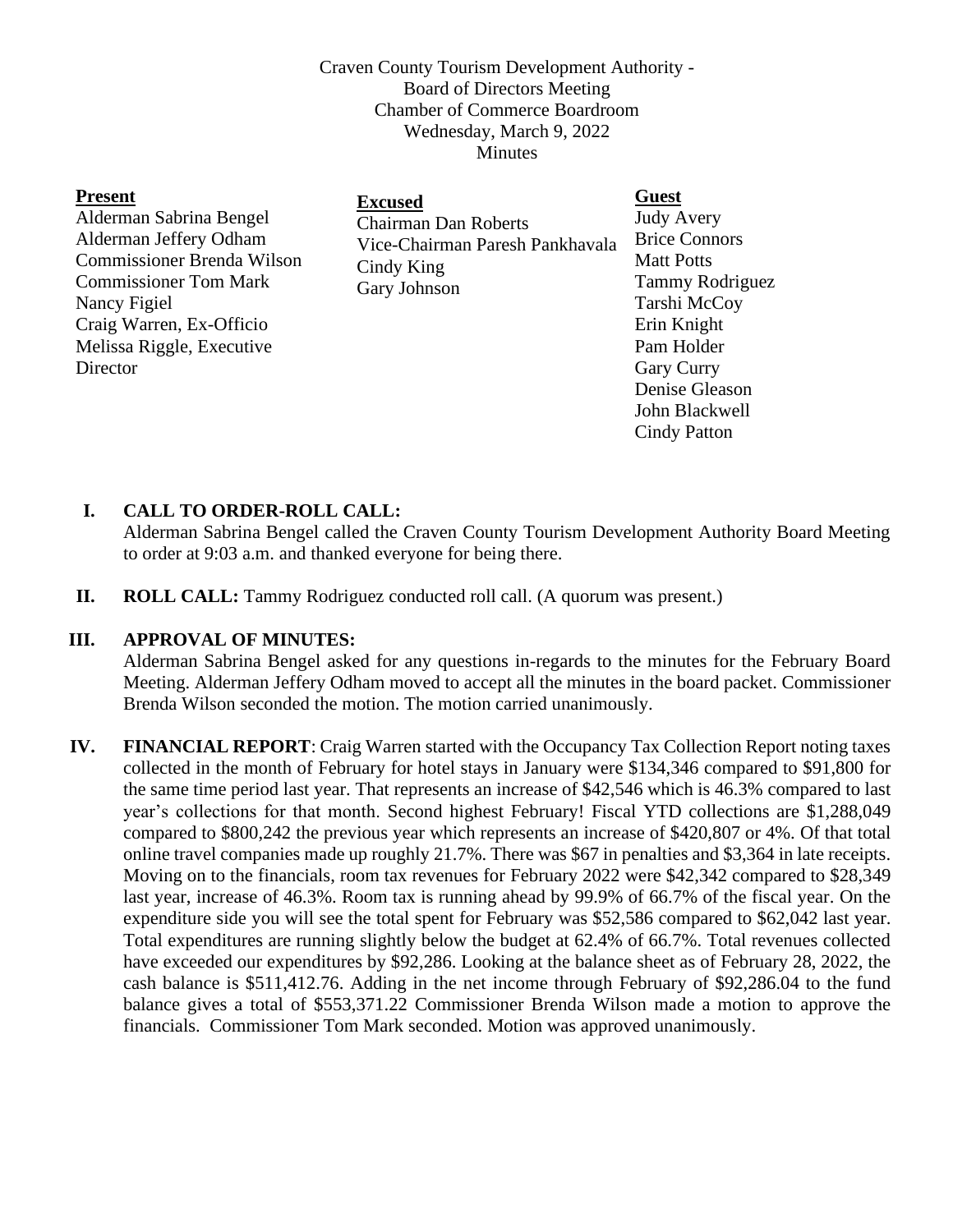**V. STR Report**: Garry Curry shared the STR report. New Bern's YTD numbers for occupancy was 54.3% compared to 44.1% in 2021. ADR was 104.17% compared to 89.48% in 2021 and RevPAR was 56.58% compared to 39.42% last year.

In Havelock YTD Occupancy was 37.1% compared to 39.5% last year. ADR was 77.56% compared to 67.09% in 2021. RevPAR was 28.80% compared to 26.53% last year.

**VI. EXECUTIVE DIRECTOR REPORT:** Melissa Riggle updated the board on the visitor traffic. The visitor log for February 2022 that showed 347 walk-ins and 166 walk-ins at the Cub House (weekends). There were 229 emails,450 Southern Living Leads and 29 phone calls. | Top places of origin are North Carolina, New York, Virginia, Maryland, and Florida. We will be putting more strategic focus on Northern Virginia and D.C. with the addition of the new direct flight from AWS to Reagan. | Top interests that drive visitors here include walking tours, Tryon Palace, bear maps and calendar of events. | Airbnb/Vrbo: Continuing to be strong with 146 active rentals. **Large Groups and Events:** We have had 35 leads generated and 13 leads outstanding YTD. February had a total of over \$37,000 of contracted business. Included in the pack is a report showing convention center events and where they are staying, that we helped source. **Media Contributions:** NC Tripping (Christina Riley) has over 12,000 followers. | Adam The Woo, Viral YouTuber was in town on February 2nd and did a feature on Pepsi and New Bern's History. His video saw over 73,000 views. | Stays and Getaways (Julia) was here last spring and refreshed her content and reposted a spring and summer weekend to do list. | All of these together generated and delivered a \$6,000 value of earned media. A thank you to Judy for a February and Black History Month content on social media. She highlighted events, attractions, walking tours and even highlighted black business owners. News Link featured news of our new direct flight to Reagan Airport in D.C. | We hosted the Director of Sales, Guy Gaster, who is a film and production site scout for new locations. He will be back in the spring to do a professional shoot to update his database and portfolio on New Bern. **News from The State:** February 25-26 Melissa and Judy will be attended the Travel and Adventure Show in Washington DC and saw a great turnout and interest in New Bern.

**Marketing:** Brice Connors highlighted that the African American History and Black History Month Parade web pages broke into the top 25 for the month. | Matt Potts gave an update on social media ad campaigns (Google, Facebook, Instagram); Total Impressions: 1,626,002 Total Clicks: 22,382 Total Costs: \$6,274.82. | Web traffic is up more than 300% YOY in Washington DC| Ellie: Engagement rate: Self-guided tours saw an 88% increase YOY, Accommodations increased by 10%., and things to do increased by 3.2% | Print ad placements include Southern Living National: A quarterly Try On New Bern ad placed for March. Southern Living Reginal: Half-page Try On New Bern ad highlighting outdoors placed in February issue and resulting in outdoor activities web page being in top 10 most visited. Our State: full-page ad to run throughout March highlighting family fun and Bear Town Bears resulted in the Bear Town Bears page being in the top 25 most visited. Heart of NC Weddings: More than 850 web page views were recorded in February based on the full-page ad| Digital: AccuWeather display ad triggers had to be adjusted due to warmer weather in the DC area which has led to 267,108 impressions. | Walking Tours: Revolutionary War and Walk to Remember redesign has been completed. Thanks to Tammy for discovering that Nicholas Sparks released a new book called "The Return" that is based in New Bern and is generating a lot of discussion on social media. We will be seeing how we can incorporate the new book into the existing tour, or possibly creating a new one.